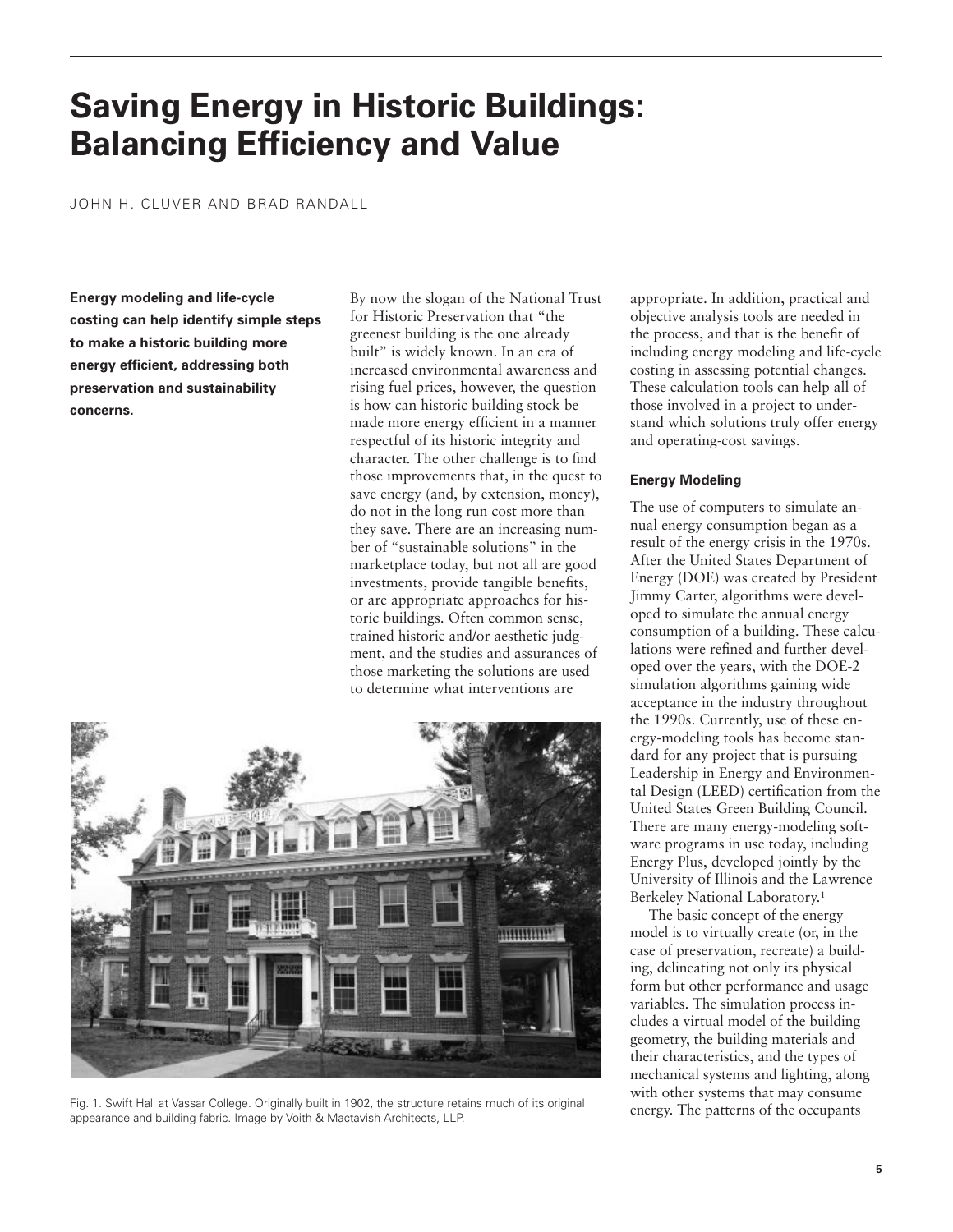and their activity levels are added to the virtual model, and finally the weatherdata files that reflect the particular locale are referenced for a complete hour-byhour simulation of a typical meteorological year.2

Depending on the size of the building, creating this baseline model can be a process that takes 40 hours for a small, straightforward building, such as a suburban office building, to hundreds of hours for a large, complex edifice, such as a monumental campus building. Regardless of project size, the process is typically the same, although larger buildings tend to leverage the effort and cost of the model to greater effect since the improvements can produce larger energy savings. Once the baseline information has been entered and an existing-conditions model created, it is then possible to calculate the building's current energy-use footprint and to track what percentage of that consumption can be attributed to each of the building's components.

Before performing any analysis, however, this initial calculation should first be cross-checked against any energy bills or other records that may exist to help normalize the model to the actual operation of the building and to allow for more accurate predictions in the future comparisons.3 For example, energy loss through air infiltration can constitute a sizable percentage of the overall total, ranging anywhere from less than 5 percent in a newly constructed building with careful air-barrier detailing to 40 percent or more in an old, poorly maintained building that has numerous gaps and openings at such locations as foundations, sill plates, windows, doors, sheathing, flues, and eaves.

Next, it is appropriate to start the process of creating scenarios to understand the energy-use implications of various improvements that could be proposed. The most beneficial approach is to first select a series of potential interventions and model each of them individually, so as to understand the independent impact of each accurately. Since it takes time to generate the model and run the simulation for each variable, project budgets typically require judiciousness in selecting each option. Some of the more common scenarios to explore include:

- replacing the lamps, fixtures, and/or controls for lighting.
- replacing the mechanical plant with new methods of heat generation and distribution and/or upgrading the system controls.
- installing insulation in the attic, between roof rafters, in walls, dormers, and the basement and sealing locations of air infiltration.
- restoring or replacing single-glazed windows or supplementing them with storm windows.

While running individual models can give an excellent perspective on the effectiveness of various improvements compared to the existing conditions, the additional step of creating combination scenarios is critical to properly determine the impact that a series of improvements may have on the energy consumption in a rehabilitated historic building. These combined scenarios look at the overall effect of several simultaneous interventions, showing how these changes work together. Some combinations will create increased energy savings, while others may work in opposition to each other. For example, converting light fixtures from old incandescent lamps to efficient fluorescent fixtures with electronic ballasts will greatly reduce electrical demand for lighting and could reduce summer airconditioning costs but will also increase the need for winter mechanical heating to compensate for the loss of heat generated by the old lamps. Once the combination scenarios are created and simulated, the project team will have a truer understanding of the approximate energy savings that can be generated by the proposed improvements and can do so in a manner that does not inadvertently bias the results for the first few improvements that are modeled in an additive process.

#### **Life-Cycle Costing**

The energy simulation is only one part of the larger quest of finding the appropriate project scope that achieves energy savings in a manner that is both cost effective and respectful of the historic character of the building. These goals can best be achieved by employing the process of life-cycle costing, which

incorporates the results of the energysimulation modeling into a cost analysis of a proposed project over an extended period of time. Life-cycle costing is a version of life-cycle assessment, which had its beginnings roughly 40 years ago, although it could be said that informal, common-sense versions of it have existed for much longer.4 The basic concept is to determine the true cost of installing a particular material or system when projected through the expected life span of the building. While there are other sources for more complete information on life-cycle costing that detail the process even further, the following are the four most important factors in endeavoring to answer this question:

- *Cost of manufacture and installation.* Otherwise known as the "first cost," this is the typical construction cost that is carefully scrutinized during design to find the lowest-cost option for meeting a particular need and budget. The first cost includes the harvesting of materials, their fabrication into the final product, installation in the building, and their transportation during all of the stages. Many projects consider only this cost in selecting a material or system for a project.
- *Cost of operation.* Some systems consume electricity or burn fuel, and some are more efficient than others in their use of that energy. Some also require personnel to operate or monitor the equipment, and this labor carries a dollar value. Costs of operation are a regular, ongoing expense that should be predictable, although recent experiences with fuel costs, for example, show that it is susceptible to some degree of uncertainty.
- *Cost of maintenance.* All systems and objects require some level of maintenance and repair, with an associated cost for both the materials and labor, either for in-house staff or contracted servicing. These costs do not always occur on an annual basis, but for the purposes of life-cycle cost analysis they can be normalized to an annual frequency in order to predict the anticipated costs related to maintenance.
- *Cost of replacement.* Many elements of a building must be replaced at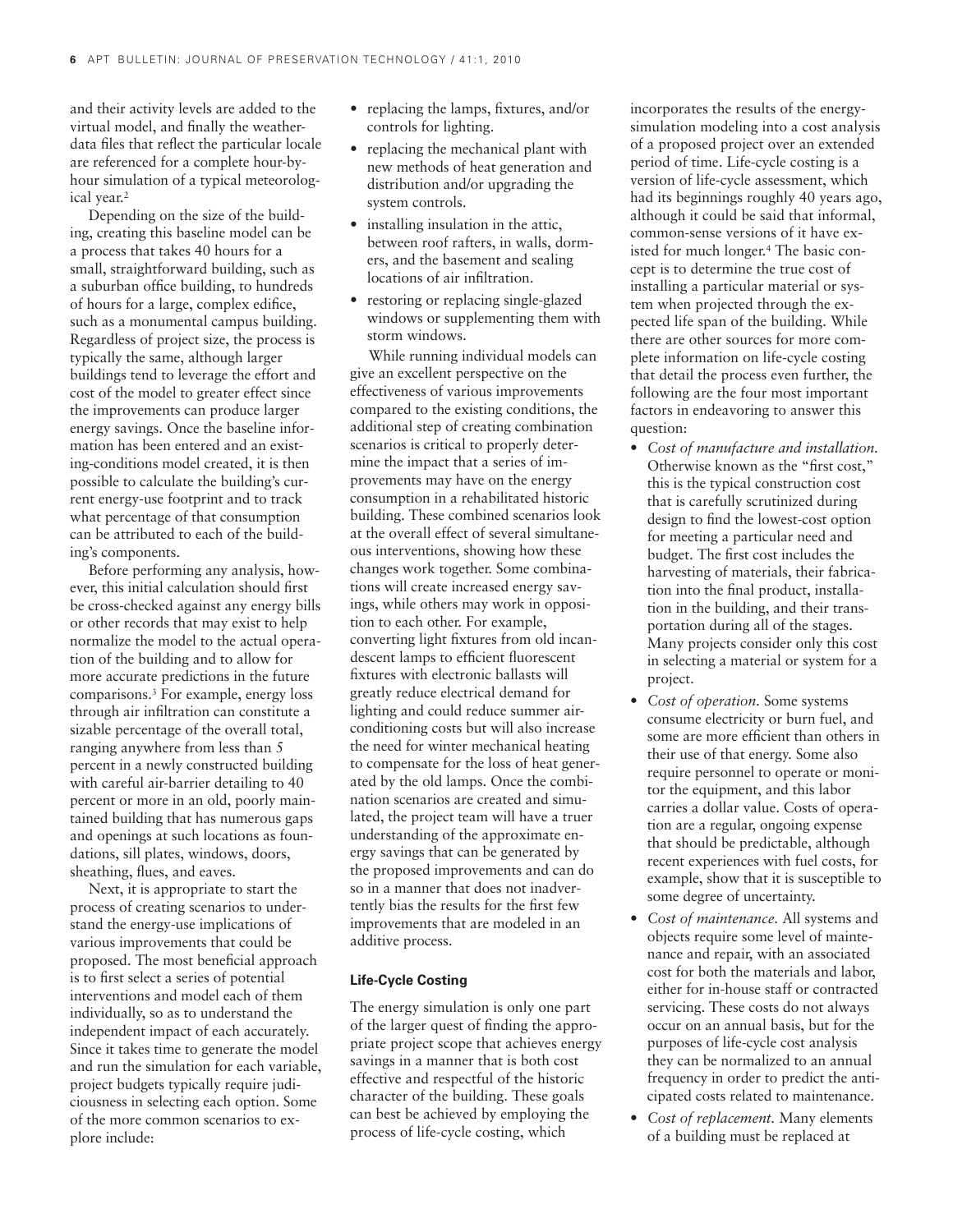

Fig. 2. An axonometric wire diagram of Swift Hall. The wire diagram allows the designer to confirm that the parameters used in the energy model match the existing conditions. Image by Bruce E. Brooks & Associates.

ELECTRICAL CONSUMPTION (MMh.x 1,000) 94 **Bitima License** Mac East **CIPOLOGY ACK B** Vist, Fass **Billion** service **Offices** Coord  $\rm Frn$ Max Ars May Jun Jos. Ave  $\delta \alpha$  $Ocr$ Nov

Fig. 3. Monthly energy-use patterns can be broken down by equipment, month, fuel type, and other parameters to help analyze possible areas for energy savings. All images by the author, unless otherwise noted.

some point (or several points) in its history. Depending on what is being replaced, the cost of this work can be substantial, including not only the new material and the labor to install it, but also the cost of temporary provisions during the work, potential lost productivity, and disposal of the defunct item. The choice of materials can have a great impact on the frequency of those replacements, as, for example, asphalt shingle roofing may have a lifespan of 25 years, whereas slate roofing can last for more than 100 years.

An important variable in the lifecycle cost analysis is the time period under consideration. Different groups will have their own criteria when determining the life cycle and will define it to suit their situation. For example, a developer may not care that a hot-water heater must be replaced in its eleventh year, whereas the facilities department at a university may work under a 30-year planning cycle. In contrast, the preservationist may have the longest perspective of all, considering ways to help the historic resource last as long as possible, which could include several life cycles for various materials. It is common, however, to look at periods of 25 years or more when doing an analysis, so that maintenance and replacement costs over the full life cycle of the equipment or system are taken into account.

# **Case Study: Swift Hall at Vassar College**

The following case study serves as a useful illustration not only to demonstrate the practical application of the above concepts but also to point out the roughly half-dozen improvements that can be performed in a historic building to achieve the triad of energy efficiency, cost effectiveness, and protection of historic integrity.

Swift Hall at Vassar College in Poughkeepsie, New York, dates to 1902, when it was built to the designs of the noted architectural firm of York and Sawyer as the college infirmary (Fig. 1). It consisted of three floors of wards and private rooms, along with a kitchen, dining room, and parlor on the first floor, all occupying roughly 6,100 square feet of climate-controlled space. In 1941 the building was converted for use as departmental offices and classrooms for the history department, which has occupied it since then.

Very little has changed in Swift Hall from the original design. While some of the third-floor wards were divided to create offices and some of the bathrooms converted into small offices, the building basically retains its original configuration and materials, thus maintaining its historic integrity. The building is solid masonry construction with stone foundations and 12-inch-thick brick walls. The interior plaster is applied directly to the brick and lacks any insu-

lation. The mansard roof is punctuated with numerous dormers and covered with slate and asphalt shingles installed over wood sheathing. There is a low attic beneath the central part of the roof, which is uninsulated. The 60 windows in the building retain the original, singleglazed, six-over-six double-hung wood sash; they lack any type of weatherstripping or storm windows. Heat is provided by steam radiators and convectors connected to the campus's central steam system. Controls are limited to localized, non-electric control valves. Cooling is restricted to a limited number of window-mounted air-conditioning units. Lighting is a combination of incandescent and fluorescent fixtures of various ages and architectural styles.

As a result of these conditions, it is difficult to maintain a consistent temperature in the building; it varies not just seasonally but also from room to room. Despite this and other functional limitations, the building is a much-loved and central part of the history department, and the college's desire was to rehabilitate the building in a historically sensitive manner to improve its energy efficiency and basic comfort requirements while also better meeting life-safety requirements and the department's program needs.

# **Energy Modeling**

The simulation of the annual energy use for Swift Hall — including the esti-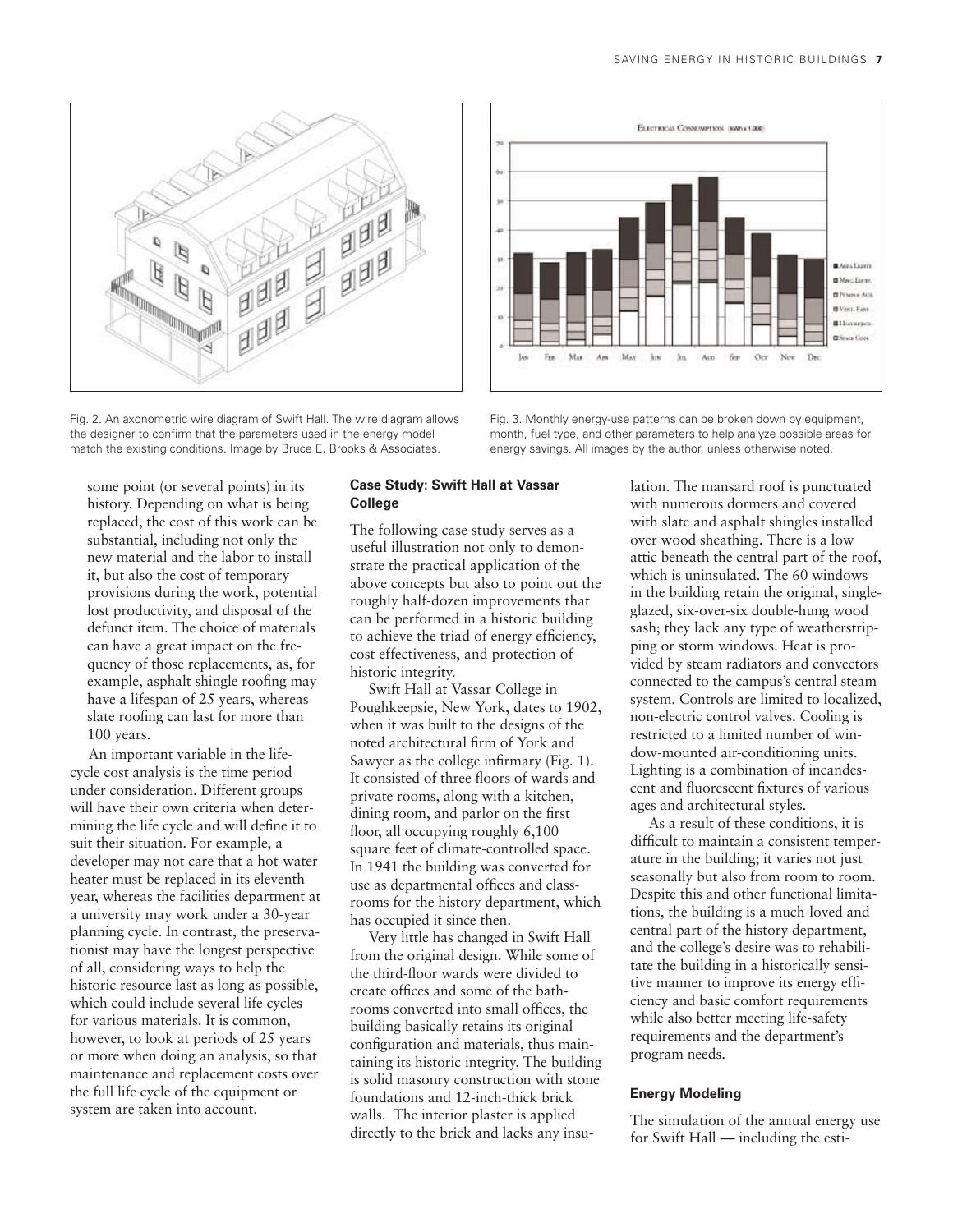

Fig. 4. Energy usage at Swift Hall broken down by building systems.

mated annual fuel consumption used to create steam for heating and annual electricity consumption for lighting, power, and cooling — resulted in an annual energy cost of \$2.66 per square foot (Fig. 2). This amount is significantly higher than the United States average for this type of building. According to the Energy Information Administration, which provides the official energy statistics for the U.S. government, the Northeast regional average is \$1.74 per square foot for all commercial buildings and even less for educational buildings.<sup>5</sup>

The energy simulation also provides information about where the energy is being used (Fig. 3). For example, the output indicates that for the existing building, the two primary consumers of energy are lighting at approximately 38 percent and heating at 46 percent of the annual energy use (Fig. 4). Air-conditioning is a very low value of 5 percent, due to the reliance on a limited number of window units and reduced summertime occupancy. Therefore, a reasonable conclusion is that the best areas to focus on reducing energy consumption is with the lighting, either through more efficient fixtures and/or reducing the hours lights are used, and with the heating, either by improving the efficiency of the mechanical system and/or the building envelope.

Several scenarios were simulated in order to determine how much savings would be possible for each potential intervention. For each of these scenarios, an hour-by-hour simulation of operations allows an objective analysis of the impact, rather than reliance on the designer's traditions or rules of thumb. It is

important to simulate each scenario in the model because the focus is on the performance of the entire building, not just that of a particular element, so the overall impact on an annual basis can be used to compare the cost and savings of various options.

The model not only will show the changes in the total energy consumption for each scenario compared to the baseline existing condition but also can show the amount of change in each energy category (Fig. 5). While typically considered on an annual cycle, the model can also provide information broken down into other groupings, such as seasonal consumption of different fuel sources, to help explain how use patterns during a typical school year can impact energy consumption. Based on the scenarios considered for this building, the most promising measures to improve energy performance, along with other subjective benefits including improved occupant comfort, were upgrading lighting controls and fixtures, insulating the attic and spaces between the rafters on the top floor, improving the zone control of the heating system, and refurbishing the historic windows.

The improvements to the lighting system were simulated through two scenarios. The first would involve the addition of lighting controls, such as occupancy sensors to keep the lights off unless people are in the room. The addition of these controls alone resulted in an anticipated annual energy savings for the building of approximately \$2,250, or 14 percent. The second scenario would involve replacing older lighting fixtures with newer fluorescent fixtures with a few exceptions, such as the lobby chandelier, combined with more efficient controls. This more extensive intervention resulted in a predicted reduction of 50 percent of the lighting bill, representing an annual savings of nearly \$3,350, or 22 percent over the total-energy-bill baseline.<sup>6</sup>

Addressing the issue of reducing the annual cost of heating the building while improving its overall comfort level for occupants was pursued along two parallel tracks — the efficiency of the heating system in producing and controlling the heat and the ability of the building envelope to retain the heat supplied. The existing heating system, which uses the

campus's central steam plant, is reasonably efficient in converting fuel into useable heat (in the low 70 percent efficiency range), but it has limited controls. The lack of controls creates an unevenness in distribution that causes significant occupant discomfort and wasted energy. For example, it is not uncommon in older buildings with steam systems for occupants to resort to opening a window in the winter to compensate for a surplus of heat in a room, thereby negating any gains made in the efficiency of the window. The efficiency of the existing heating system could be improved either by upgrading the controls and zone dampers, which would improve comfort levels along with a modeled savings of \$1,200, or 7.5 percent, in annual energy costs, or by replacing the entire system with a high-efficiency hotwater system, resulting in calculated savings of \$2,200, or 13.5 percent in annual energy costs.

The second scenario for reducing the annual heating costs would be to improve the thermal efficiency of the building envelope, addressing infiltration and the insulating properties of the walls, windows, and attic/roof. For this building insulating the walls was not considered an option given the solid masonry construction.7 The energy-model simulation did, however, include several scenarios for the windows, which comprise roughly 15 percent of the surface area of the building envelope, typical for a building of this era. As in many historic buildings the windows are a weak point in the thermal envelope. Single-pane windows provide little resistance to heat transfer, and the gaps around older windows allow significant leakage of outside air into the building.

The first scenario to be modeled would be refurbishing the existing single-glazed wood windows to assure a tight fit when locked, installing weatherstripping, and providing storm windows.8 This approach improves the effective U-value of the window assembly from roughly 1.1 to 0.5 and greatly decreases air infiltration around the units, which should reduce anticipated energy costs by \$900, or 5.5 percent, annually. New energy-efficient windows, either wood or vinyl, with double-glazing and low-e glass, reduce the assembly U-value further to approximately 0.35.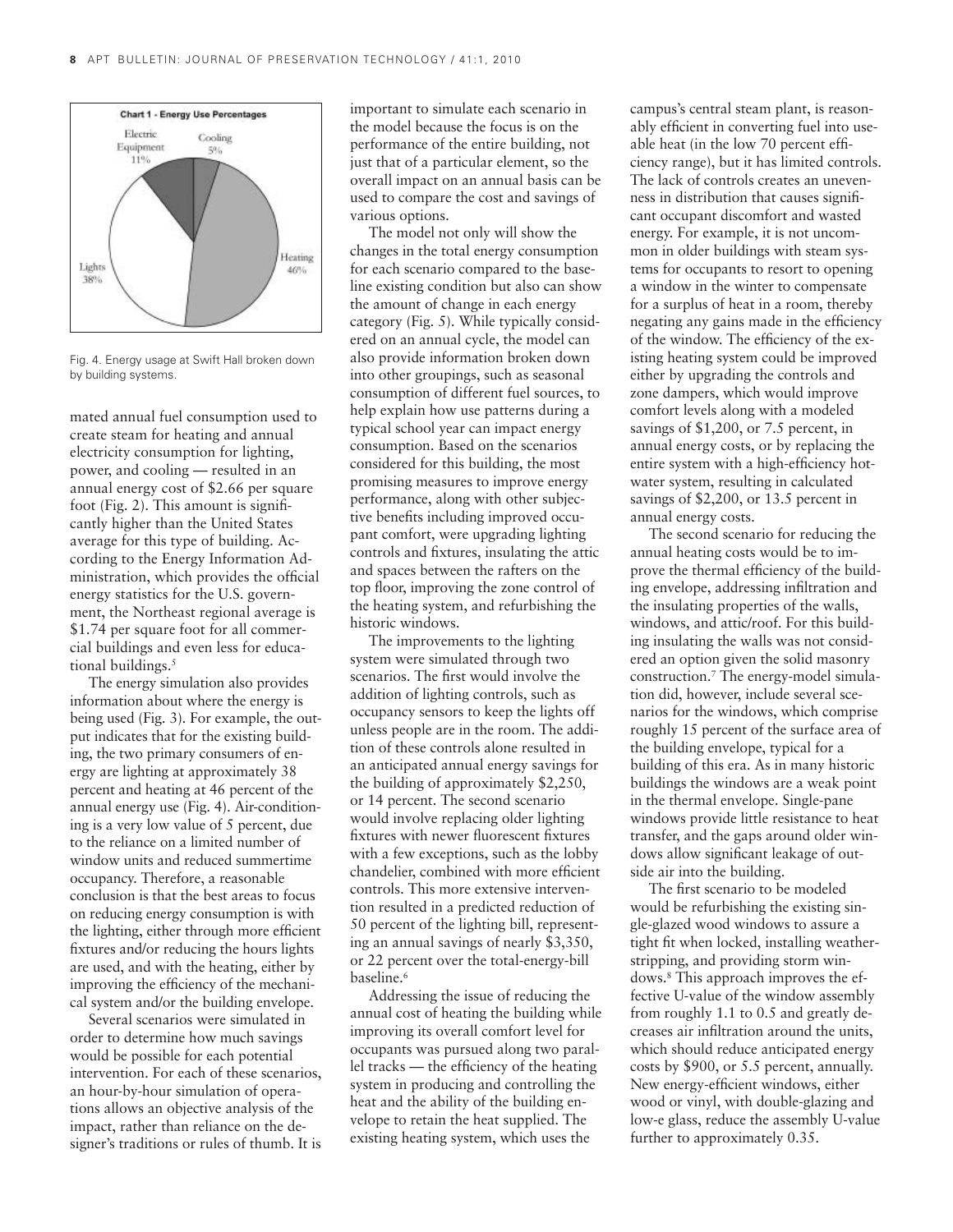However, since so much of the existing heat loss is due to leakage and the low-e glass is actually a detriment in winter because it reduces solar heat gain, this option provides similar overall modeled energy savings of \$900, or 5.5 percent, annually. In contrast to the windows, large energy savings and comfort gains can be realized by providing insulation in the attic and venting the attic in the summer.<sup>9</sup> Swift Hall has a small attic over the central portion of the building; insulating and adding active summer venting just at this location was calculated to reduce annual energy costs by \$2,850, or 17.5 percent.10 If the insulation were also installed in between the roof rafters where there is no attic, the anticipated savings would increase to \$3,550, or 22 percent.

The ideal energy-savings solution, of course, would be to combine these approaches and possibly others. It is not possible, however, to simply add up the percentage savings for each of the chosen improvements, as the total savings available decreases with each additional measure. For example, improving the thermal efficiency of the building envelope would reduce the savings to be found by replacing the boiler. Creating an energy model that combines all of the chosen elements together, however, will provide an accurate picture of the overall savings. For example, a scenario that includes replacing the lighting fixtures and controls, upgrading the existing steam-boiler control system, adding attic insulation and venting, and installing weatherstripping and storm windows would produce a calculated savings of \$7,100, or 44 percent, of the annual energy cost of the building. This approach would result in an annual energy bill of approximately \$9,000, which averages out to a value of \$1.50 per square foot, which is 16 percent below the Northeast average. In comparison, a more intensive effort that would include replacing the lighting fixtures and controls, installing a new high-efficiency boiler and hot-water heating system, adding insulation and venting to the attic and insulation between the roof rafters where there is no attic, and installing new energy-efficient windows would produce an anticipated savings that is only 10 percent higher (\$8,350, or 52 percent, of the annual energy



Fig. 5. Simulation results for each scenario tested using the energy model, showing not only total annual energy costs but also how each energy component of the building would be affected by the proposed change.

cost). While a 10 percent savings is a definite, measurable benefit, it is important to determine whether this additional savings is worth the added expense necessary to achieve it. The answer to that question lies in the lifecycle costing for the proposed project.

#### **Life-Cycle Costing**

As outlined above, there are four major components that contribute to the lifecycle cost of a material or system first cost, operation, maintenance, and replacement. The selection of one alternative over another will have an economic impact on the institution not only at the time of construction but also over the lifetime of the building. A lifecycle cost analysis will consider and compare the first-year investment; the annual operating costs, including energy, repairs, and maintenance; and any necessary replacement at the end of the system's life.

However, the value of a dollar spent on a building improvement today is greater than the value of that same dollar in the future, due to its potential to earn interest if it were invested rather than spent. This concept is often referred to as the "time value of money," and future investments and expenses

should be discounted to the equivalent present value for comparison.

The life-cycle cost analysis, therefore, takes into account anticipated values for inflation, energy-cost changes, and interest rates. By applying these factors to the life-cycle components over a set period of time, it is possible to determine a net present value (NPV) for the material or system. To understand whether or not a particular set of initiatives makes sense financially, one can compare the NPV of the proposed undertaking against the NPV of doing nothing; the option with the lowest NPV represents the best approach strictly from a cost basis. Other metrics can also be used to compare the options. The annual equivalent payment (AEP) would represent the annual amortization cost for the difference in net present value. It is important to recognize that these are the financial indicators only and that typically a project will have other benefits as well, such as improved appearance or comfort, ease of use, occupant satisfaction, and reduced demands on maintenance staff or service contractors.

The life-cycle cost analysis includes several financial variables, which can be adjusted to observe how sensitive the analysis is to any particular factor. As applied to the case study the values were as follows. The annual rate of inflation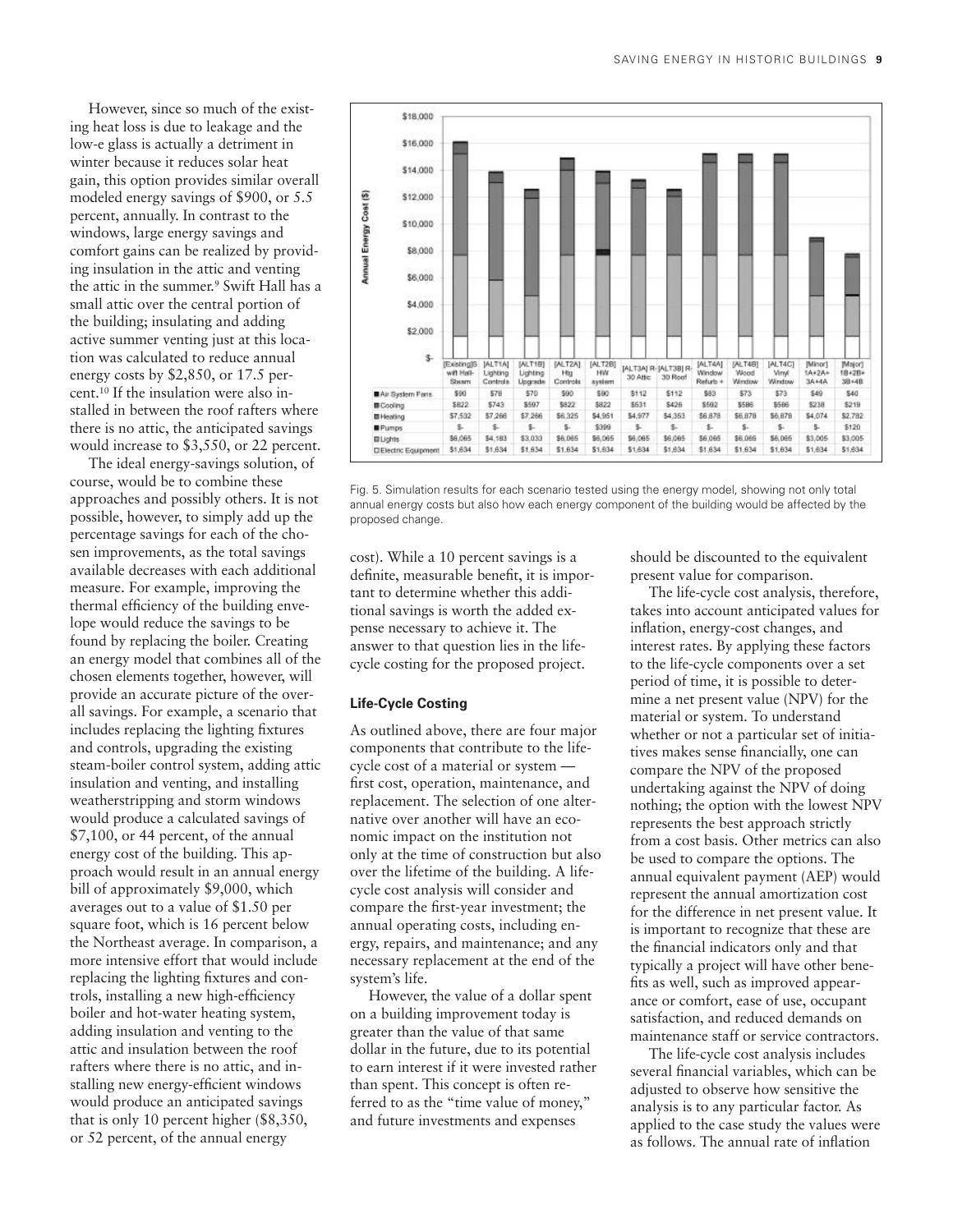| Table T. Life-Cycle Analysis Overall Comparisons |                  |          |             |                |                   |          |            |                                      |              |                                            |          |
|--------------------------------------------------|------------------|----------|-------------|----------------|-------------------|----------|------------|--------------------------------------|--------------|--------------------------------------------|----------|
|                                                  | First-Year Costs |          |             |                | 25-Year<br>Values |          |            | Annual Equivalent<br>Payment Savings |              | Annual Equivalent<br><b>Energy Savings</b> |          |
|                                                  | Project          | Energy   | Maintenance | Payback        | <b>NPV</b>        | AEP      | <b>AEE</b> |                                      |              |                                            |          |
| <b>Lighting Upgrades</b>                         |                  |          |             |                |                   |          |            |                                      |              |                                            |          |
| <b>Full Lighting</b><br>Upgrade                  | \$70,000         | \$12,600 | \$16,000    | 11             | \$594,787         | \$46,528 | \$20,600   | \$2,573                              | 5.2%         | \$7,376                                    | 26.4%    |
| Lighting-Controls<br>Upgrade                     | \$10,000         | \$13,904 | \$17,000    | $\overline{4}$ | \$582,025         | \$45,530 | \$22,731   | \$3,571                              | 7.3%         | \$5,244                                    | 18.7%    |
| <b>Existing Lighting</b><br>Maintained           | \$0              | \$16,143 | \$17,500    |                | \$627,679         | \$49,101 | \$27,976   |                                      |              |                                            |          |
| <b>Heating System Upgrades</b>                   |                  |          |             |                |                   |          |            |                                      |              |                                            |          |
| New High-<br><b>Efficiency System</b>            | \$250,000        | \$13,961 | \$9,500     | 18             | \$685,217         | \$53,602 | \$22,825   | $-$4,501$                            | $-9.2\%$     | \$5,151                                    | 18.4%    |
| <b>Upgrade Existing</b><br>Controls              | \$95,000         | \$14,936 | \$14,500    | 17             | \$642,310         | \$50,246 | \$24,419   | $-$1,145$                            | $-2.3\%$     | \$3,557                                    | 12.7%    |
| <b>Existing Central</b><br>Steam Maintained      | \$0              | \$16,143 | \$17,500    |                | \$627,679         | \$49,101 | \$27,976   |                                      |              |                                            |          |
| <b>Attic Insulation and Summer Venting</b>       |                  |          |             |                |                   |          |            |                                      |              |                                            |          |
| Full-Roof<br><b>Insulation/Venting</b>           | \$22,000         | \$12,590 | \$18,000    | 6              | \$582,472         | \$45,565 | \$20,583   | \$3,536                              | 7.2%         | \$7,392                                    | 26.4%    |
| Attic-Only<br>Insulation/Venting                 | \$10,000         | \$13,319 | \$18,000    | $\overline{4}$ | \$586,387         | \$45,871 | \$21,775   | \$3,230                              | $6.6\%$      | \$6,200                                    | 22.2%    |
| Existing -<br>No Insulation/<br>Venting          | \$0              | \$16,143 | \$17,500    |                | \$627,679         | \$49,101 | \$27,976   |                                      |              |                                            |          |
| <b>Window Upgrades</b>                           |                  |          |             |                |                   |          |            |                                      |              |                                            |          |
| New Vinyl<br>Windows-<br>20-Year Cycle           | \$90,000         | \$15,236 | \$12,500    | none           | \$658,501         | \$51,512 | \$24,909   | $-$ \$2,411                          | $-4.9%$      | \$3,066                                    | $11.0\%$ |
| New Vinyl-<br>Clad Windows                       | \$150,000        | \$15,236 | \$12,500    | 19             | \$667,289         | \$52,200 | \$24,909   | $-$3,099$                            | $-6.3\%$     | \$3,066                                    | 11.0%    |
| New Wood<br>Windows -<br>40-Year Cycle           | \$150,000        | \$15,236 | \$15,500    | none           | \$717,055         | \$56,093 | \$24,909   | $-$ \$6,992                          | $-14.2%$     | \$3,066                                    | 11.0%    |
| Refurbish and<br>Add Interior<br>Storms          | \$51,000         | \$15,252 | \$15,500    | 14             | \$623,993         | \$48,813 | \$24,935   | \$288                                | 0.6%         | \$3,040                                    | 10.9%    |
| <b>Existing Wood</b><br>Windows<br>Maintained    | \$0              | \$16,143 | \$17,500    |                | \$627,679         | \$49,101 | \$27,976   |                                      |              |                                            |          |
| <b>Combination Projects</b>                      |                  |          |             |                |                   |          |            |                                      |              |                                            |          |
| Major<br>Intervention                            |                  |          |             |                |                   |          |            |                                      |              |                                            |          |
| Scope*                                           | \$492,000        | \$7,800  | \$6,500     | none           | \$734,992         | \$57,496 | \$12,752   | $-$ \$8,395                          | $-17.1%$     | \$15,223                                   | 54.4%    |
| Minor<br>Intervention<br>Scope*                  | \$166,000        | \$9,000  | \$11,500    | 11             | \$535,467         | \$41,888 | \$14,714   | \$7,213                              | 14.7%        | \$13,262                                   | 47.4%    |
| Existing<br>Conditions<br>Maintained             | \$0              | \$16,143 | \$17,500    |                | \$627,679         | \$49,101 | \$27,976   |                                      |              |                                            |          |
| $1 - 3 - 6 = 1$                                  |                  |          |             | 11.1           |                   |          |            |                                      | $1.1$ $1.00$ | $1 - 11$                                   |          |

**Table 1. Life-Cycle Analysis Overall Comparisons**

Major scope includes upgrades to lighting and controls, installing insulation and venting at the attic and rafters, a new high-efficiency boiler, and new wood windows.

\* Minor scope includes upgrades to lighting and controls, installing insulation and venting at the attic, upgrading the controls of the existing heating system, and refurbishing the existing windows and installing storm windows.

was set at the commonly accepted value of 3 percent. Decreasing the rate typically will lower the NPV and reduce the relative savings. The cost of energy was assumed to rise at 5 percent per year, recognizing that energy prices will continue to increase but at a rate somewhere between the high percentages of the past few years and the relatively

stable values that preceded them. A higher rate will increase the NPV and increase the resultant annual savings. The interest rate, also known as the discount rate, was set at a relatively conservative value of 6 percent. Increasing the rate typically will lower the NPV values and decrease the impact of the large initial investments.

The various scenarios analyzed for the case study are presented in Table 1, including both existing conditions and a series of potential improvements in the building's energy consumption. The first columns allow a simple comparison of the initial investment, the annual energy costs, and the annual maintenance costs of the proposed improvement versus the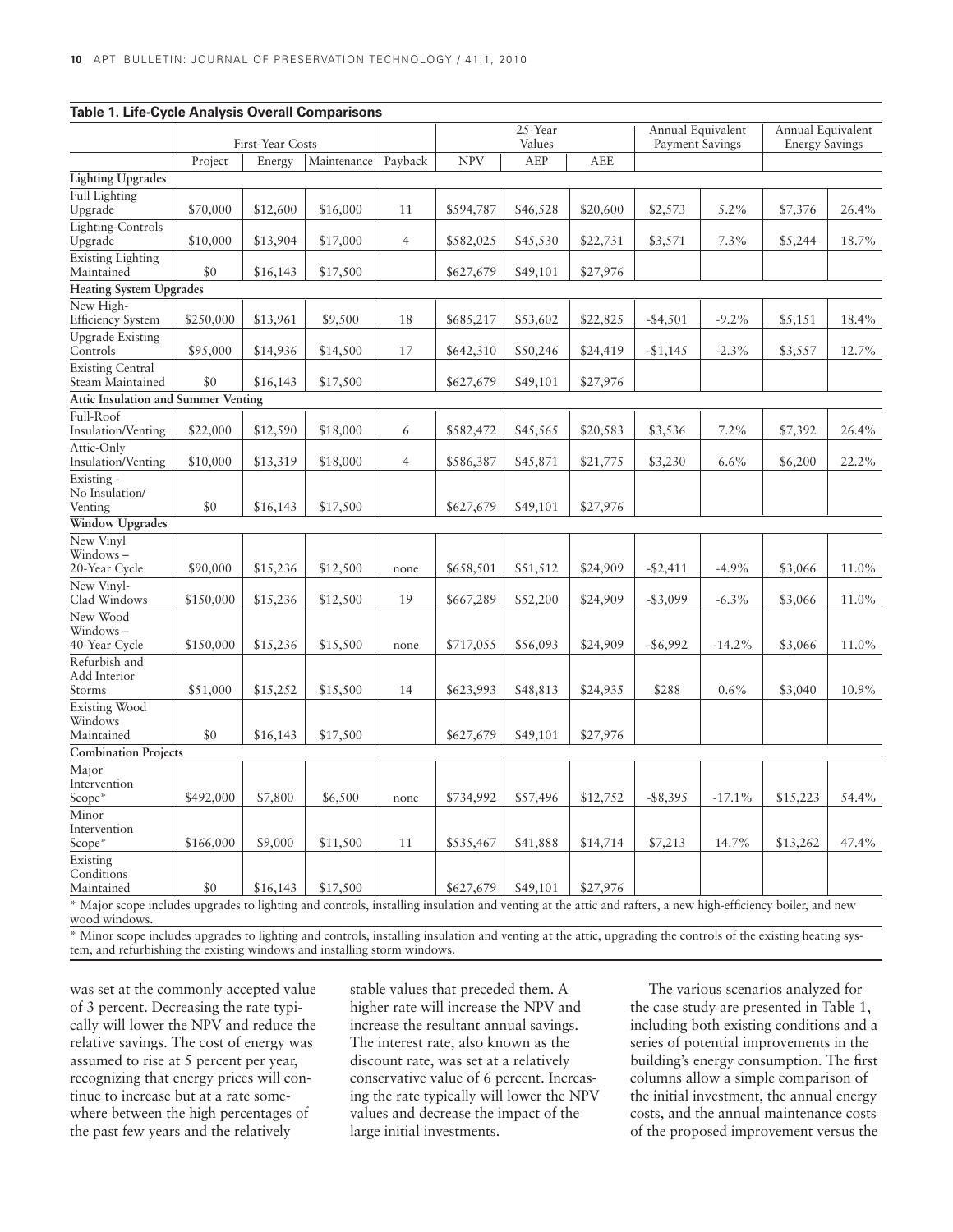cost of doing nothing. The payback column indicates the year in which the initial investment in the project is "paid for" out of the annual energy and maintenance savings. The next set of columns show 25-year values that include the time value of money impacts over the 25-year study period, including the anticipated annual savings in all expenses, as well as just the energy portion of those costs. What is striking is that while all of the suggested improvements offer definite projected energy savings (none is less than 10 percent), only some of them are able to translate the energy savings into overall life-cycle cost savings, due mostly to the difficulty of overcoming high initial-investment costs of some of the improvements.

Reviewing the table and each area of potential improvement studied, it becomes clear that two of the most effective projects that can be undertaken at a historic building such as Swift Hall are upgrading the light fixtures and controls to improve efficiency and insulating and ventilating the attic. These results are not surprising, since both are relatively inexpensive undertakings that also result in high energy savings. In contrast, two projects that are often touted for their energy-saving benefits, upgrading the heating system and replacing windows, are unable to fully recapture their steep initial investment costs with energy and maintenance savings.

In the case of the heating system, upgrading the controls of the existing central steam system carries only a slight projected annual cost increase (\$1,145), which can be justified easily by the improved comfort for the occupants and the reduced workload for maintenance personnel. Installing a new high-efficiency boiler, in contrast, has a much steeper anticipated annual cost increase (\$4,500) to accompany the higher energy savings. It could be argued, however, that the benefits of this heatingsystem upgrade would last longer than the 25-year-life cycle period of the study, decreasing the cost impact of the new system.

In contrast to the other systems described above, the benefits of window replacement are, at best, questionable.<sup>11</sup> Given the relatively low overall energy savings offered by the various forms of window improvements, the only option

that makes clear economic sense is to refurbish the historic wood windows and install storm windows, and even this course of action is barely a breakeven undertaking according to the financial analysis. Replacement with painted wood windows is a very costly approach, due not only to the cost of purchasing and installing the new units but also due to need for periodic painting. New wooden windows also lack the durability of historic windows made with old-growth lumber. Vinyl-clad windows can eliminate the need for painting but still are not able to achieve cost savings compared to keeping the originals. Replacement with solid vinyl windows is not any better. They are cheaper than wood windows and do not require painting, but they have a relatively short lifespan; the cheapest versions will last less than 10 years before the vinyl becomes brittle and the joints open up, but even the more expensive models will be hard pressed to last much beyond 20 or 25 years before failure becomes problematic. The short replacement cycle for these windows overwhelms their initial lower cost and reduced maintenance costs, and the unwitting property owners typically will find themselves replacing them before the windows have finished paying for themselves.

Finally, comparing the combination projects, one can now see that the anticipated additional 10 percent in energy savings offered by the major intervention scope over the minor intervention scope is not a particularly good investment from a financial perspective. The high cost of the new boiler and new windows create such a high project cost that the savings in energy and maintenance costs offered by these options cannot overcome them. In contrast, the minor scope — lighting upgrades, attic insulation and venting, upgraded heating controls, window refurbishing, and storm windows — offers not only substantial energy savings but also significant savings in annual expenses compared to the option of doing nothing. These interventions also carry the additional benefit of being more respectful of the character of the historic building, creating the ideal scenario of saving energy while saving history.

## **Conclusion**

As can be seen from the case study, it is entirely possible to meet the goals of improved energy efficiency in a manner that is both cost-effective and sensitive to the historic character of the building. By using energy modeling, it is possible to better understand the inherent properties of a particular historic resource that cause it to perform differently from new construction and thereby to design improvements that use those features to their best advantage. It also allows the designer to use life-cycle costing to better understand the cost implications of a particular intervention over the long term, which will help in decisionmaking if the loss of historic material or character cannot be justified by improvements in energy performance. Combined with other considerations not discussed in this article, such as the aesthetic, historical, environmental, and functional impacts of any chosen course of action, these tools can help the conscientious building owner, architect, engineer, or preservationist make the argument that sometimes using the newest materials or technology is not the most appropriate course of action in a rehabilitation project and that maintaining and restoring historic buildings is often the most sustainable step to take.

JOHN H. CLUVER, AIA, LEED AP, is a partner and director of historic preservation at Voith & Mactavish Architects, LLP, in Center City Philadelphia. His projects have included restorations, additions, and new construction. He is a graduate of the University of Notre Dame and the University of Pennsylvania.

BRAD RANDALL, P.E., LEED AP, is a graduate of Cornell University and currently a principal with Bruce E. Brooks & Associates, a consulting engineering firm located in Philadelphia. His professional practice focuses on the integration of energy-efficient systems with the architectural vision of his clients.

#### **Acknowledgements**

Special thanks to Richard Voith of Econsult Corporation for his help in reviewing the cost data and organizing the life-cycle assessment chart.

#### **Notes**

1. Energy Efficiency and Renewable Energy (EERE) Division of the U.S. Department of Energy (DOE) Building Energy Software Tools Directory, http://apps1.eere.energy.gov/ buildings/tools\_directory.